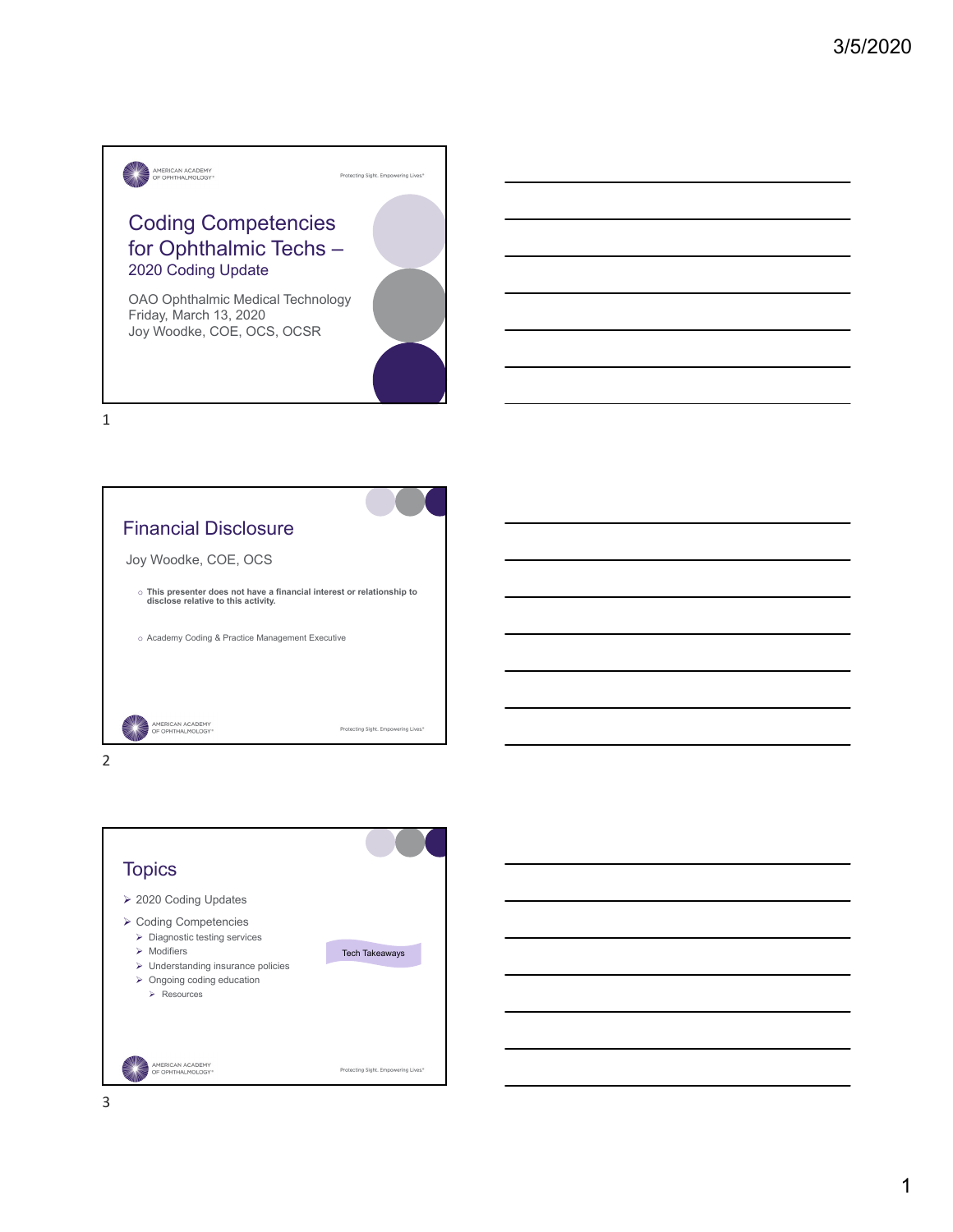



5

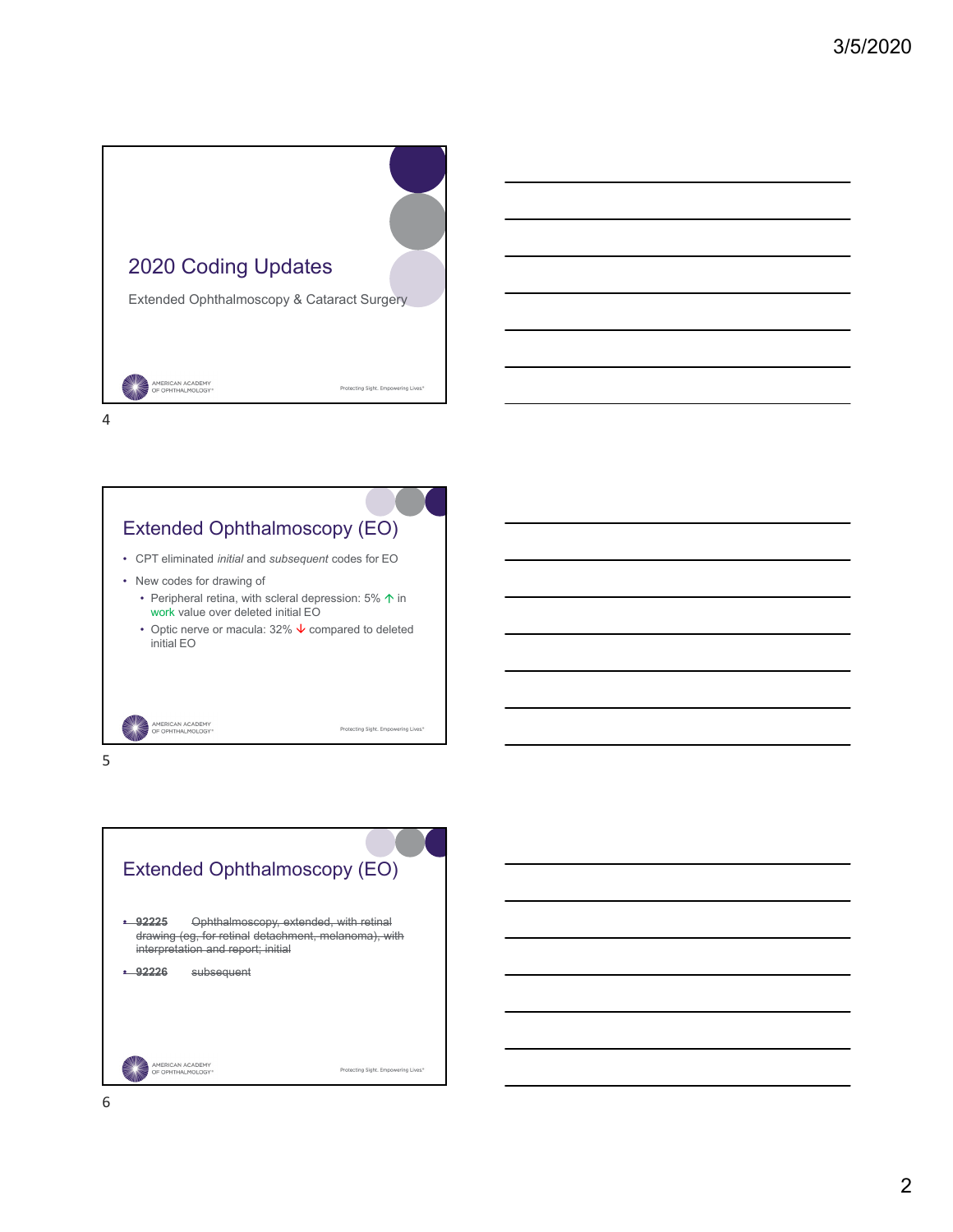| Extended Ophthalmoscopy (EO)                                                                                                                                                                             |                                                  |
|----------------------------------------------------------------------------------------------------------------------------------------------------------------------------------------------------------|--------------------------------------------------|
| 92201<br>retinal drawing and scleral depression of peripheral<br>retinal disease (eg, for retinal tear, retinal detachment,<br>retinal tumor) with interpretation and report, unilateral<br>or bilateral | Ophthalmoscopy, extended; with                   |
| <b>MERICAN ACADEMY</b><br>OF OPHTHAI MOLOGY                                                                                                                                                              | Protecting Sight, Empowering Lives. <sup>®</sup> |





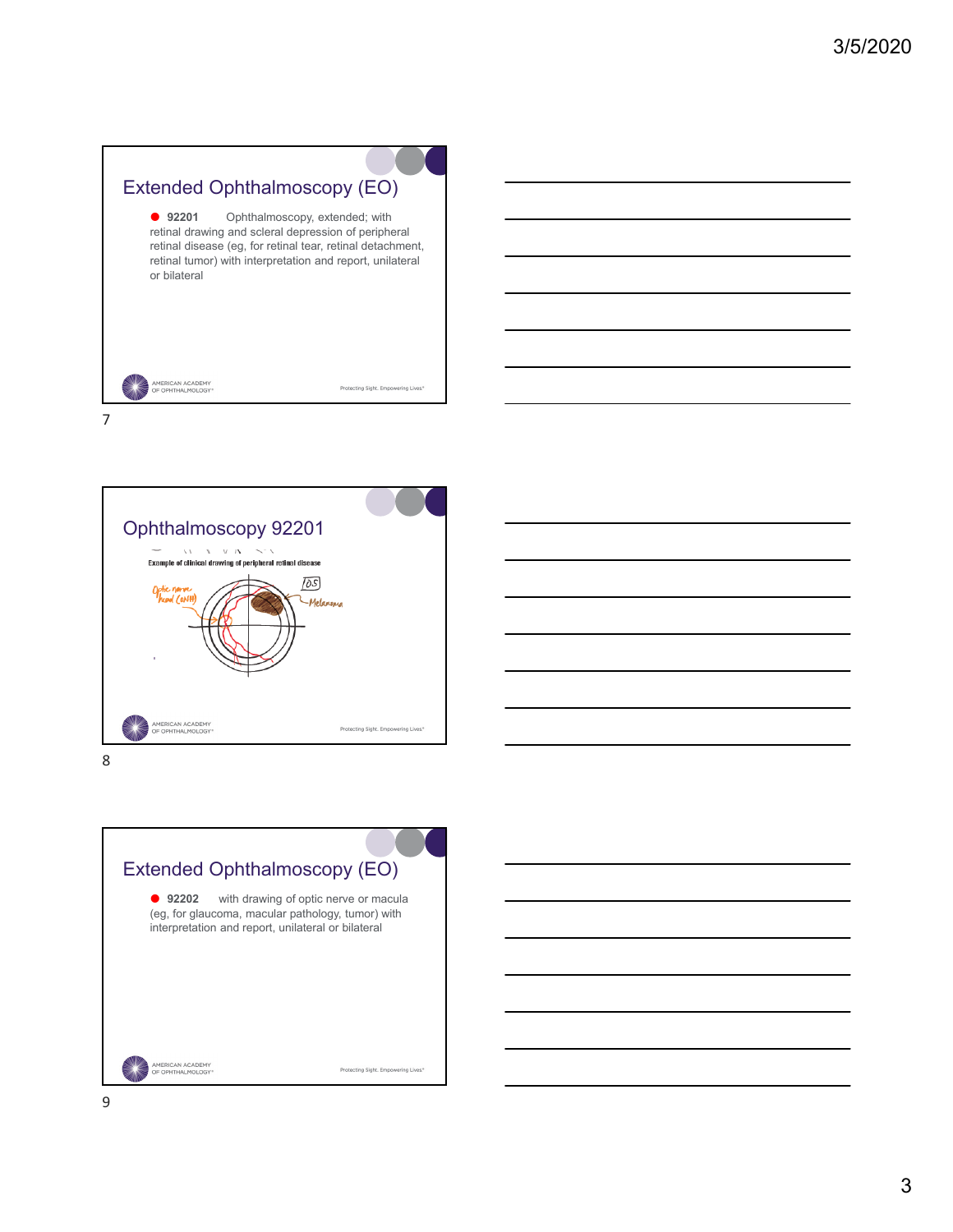





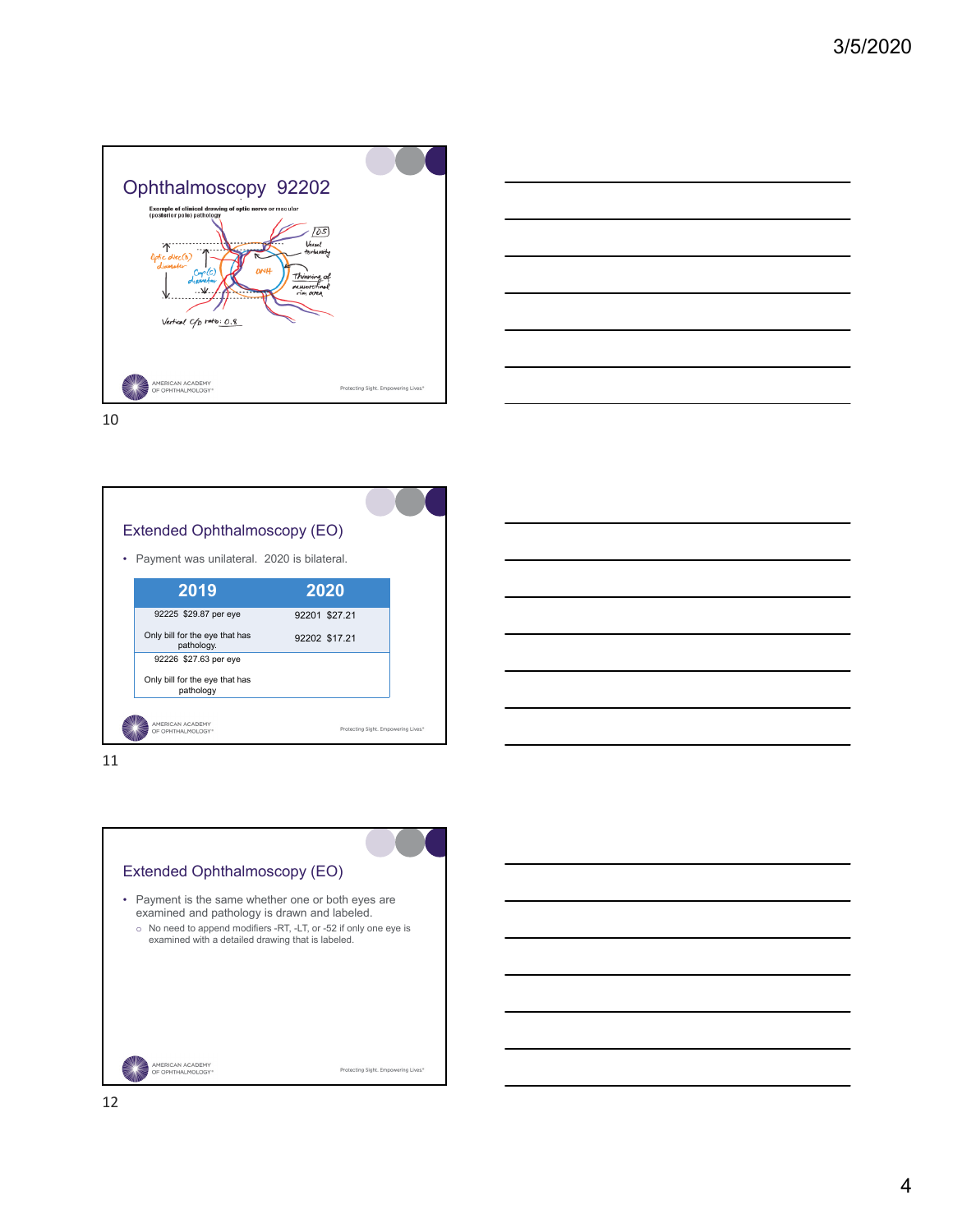## Extended Ophthalmoscopy (EO)

- January 1<sup>st</sup>. CCI edits
- Published in CPT:
- **►(Do not report 92201, 92202 in conjunction with 92250)◄**

| Column <sub>1</sub> | Column <sub>2</sub> | <b>Indicator</b>                    |  |
|---------------------|---------------------|-------------------------------------|--|
| 92250               | 92201<br>92202      | n                                   |  |
| AMERICAN ACADEMY    |                     |                                     |  |
| OF OPHTHALMOLOGY*   |                     | Protecting Sight, Empowering Lives. |  |

13

| Column <sub>1</sub>                      | Column <sub>2</sub> | <b>Indicator</b> |  |
|------------------------------------------|---------------------|------------------|--|
| 92250                                    | 92201<br>92202      | $\Omega$         |  |
| 92201                                    | 92202               | 0                |  |
| 92201<br>92202                           | 99211               | 1                |  |
| All retina minor and<br>major procedures | 92201<br>92202      | 1                |  |

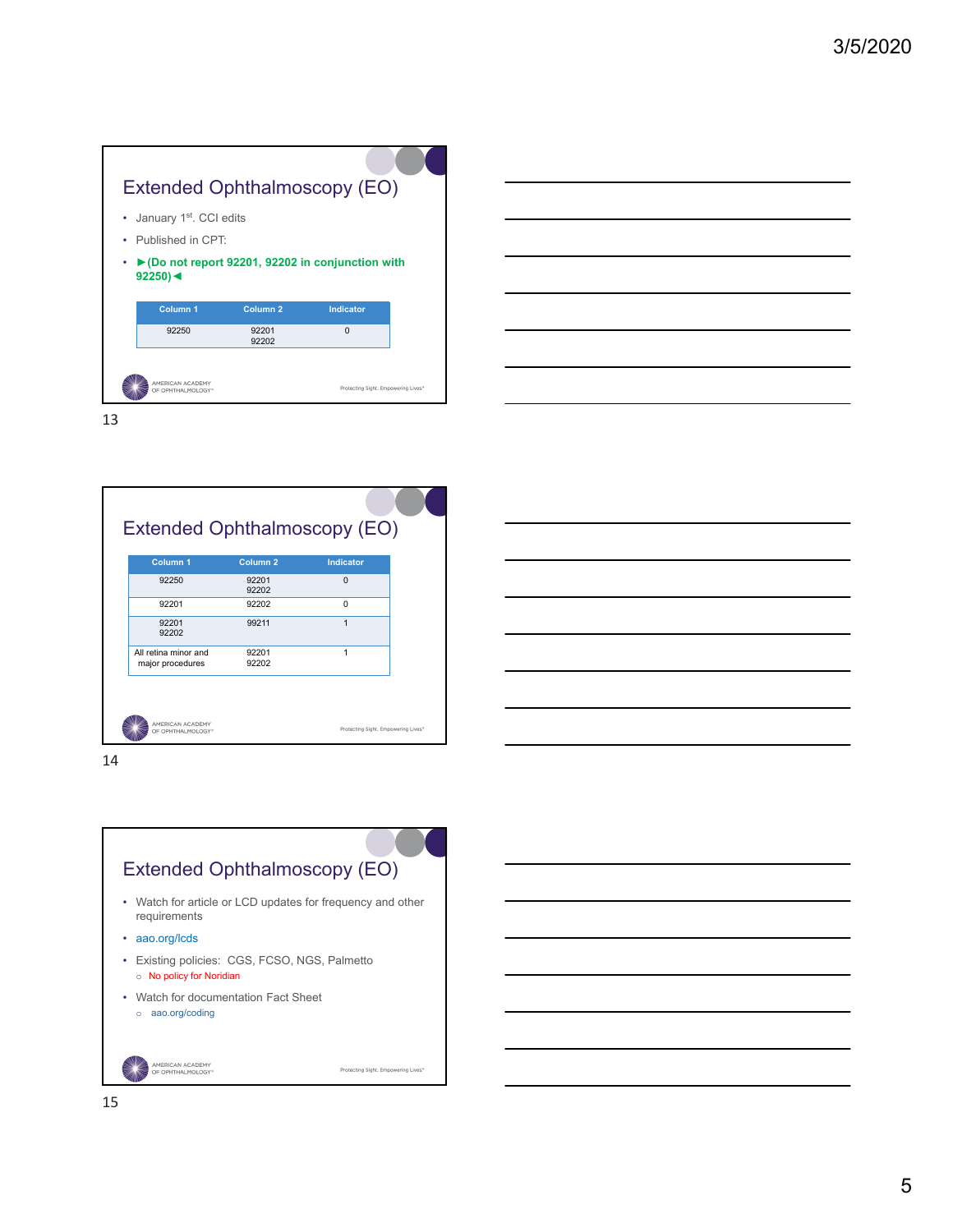



17

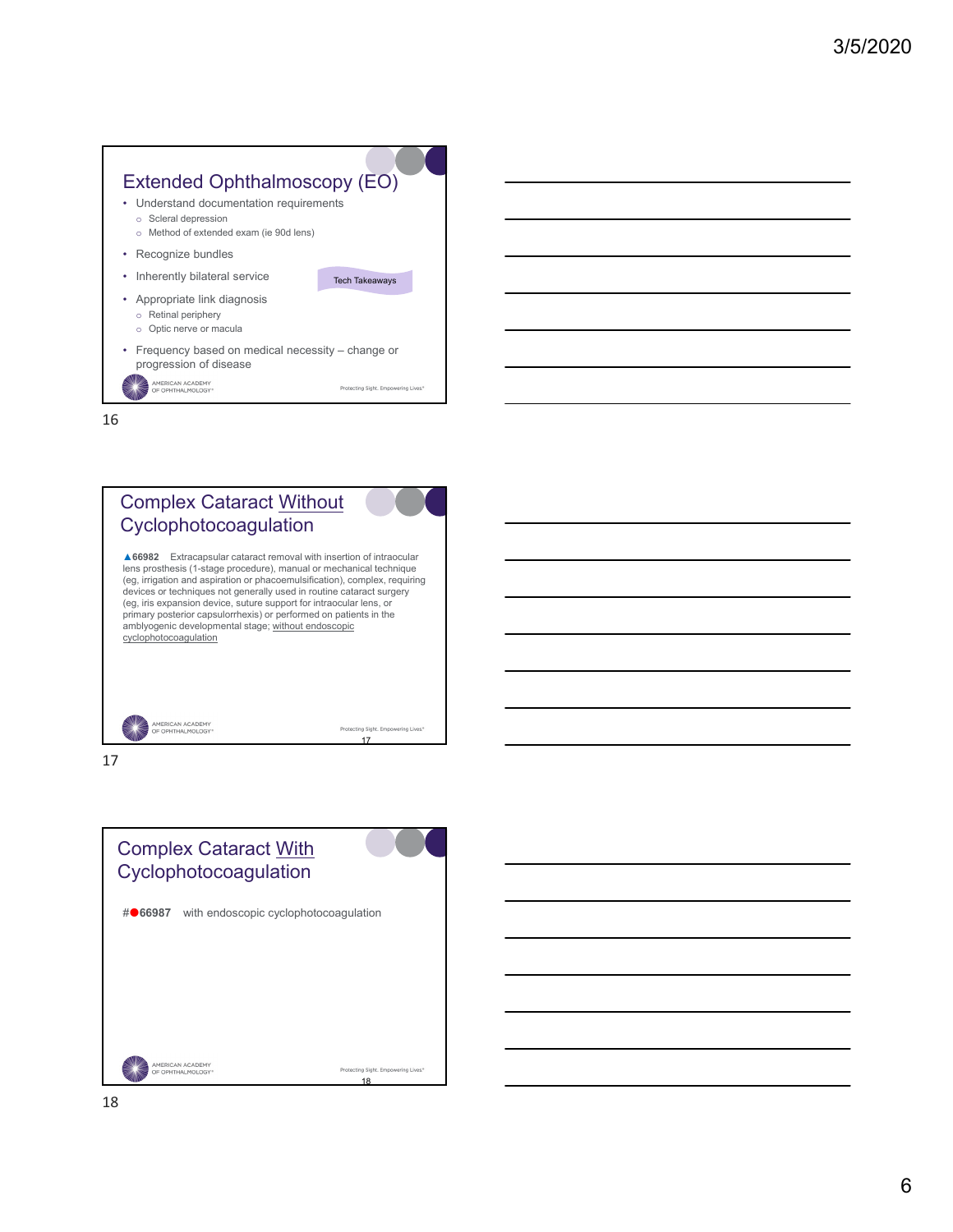# Cataract Without Cyclophotocoagulation

▲**66984** Extracapsular cataract removal with insertion of intraocular lens prosthesis (1 stage procedure), manual or mechanical technique (eg, irrigation and aspiration or phacoemulsification); without endoscopic cyclophotocoagulation

19

Protecting Sight. Empowering Lives.

|  | AMERICAN ACADEMY<br>OF OPHTHALMOLOGY* |  |
|--|---------------------------------------|--|
|--|---------------------------------------|--|

19



20



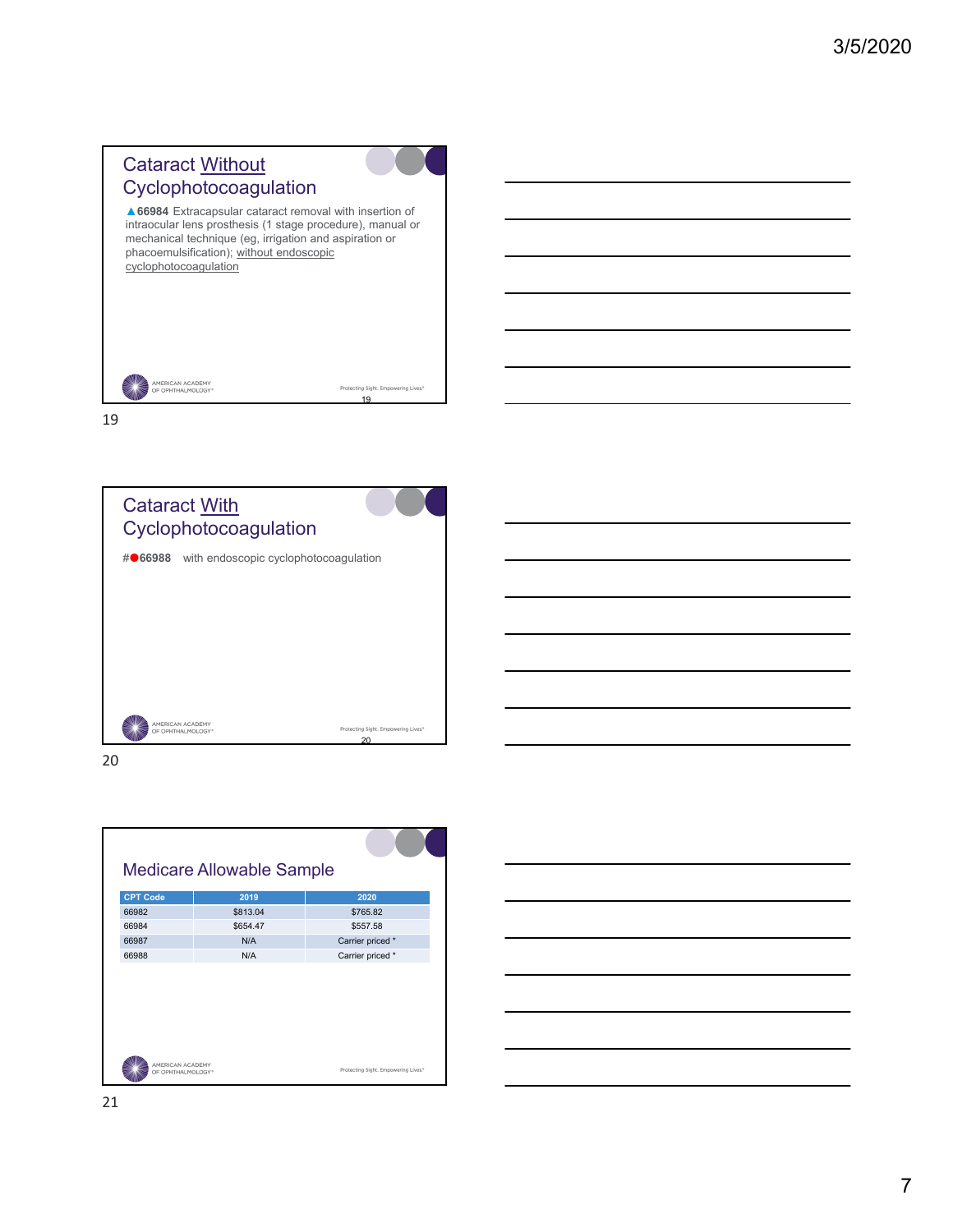



23

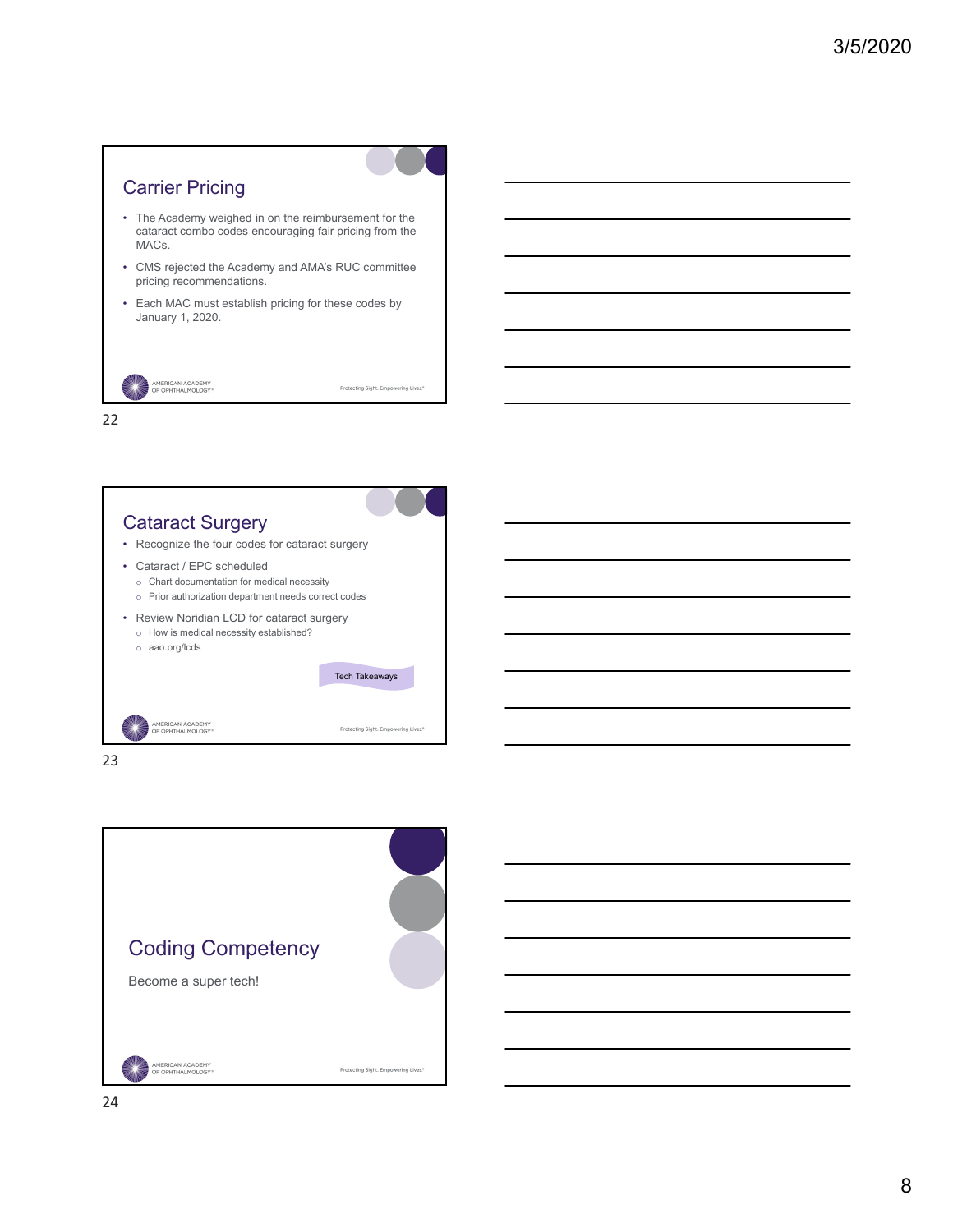





- **What you need to know:**
	- o Delegated tests

AMERICAN ACADEMY<br>OF OPHTHALMOLOGY\*

- When the physician requests ancillary staff perform tests
- Documentation requires a physician order
	- The physician must exam the NEW patient to determine medical necessity. Tests upon arrival for new patients are considered standing orders or
	- screening tests. Insurance carriers consider screening tests to be patient responsibility or performed at no charge.
	- Not appropriate to "screen" and then submit a claim to insurance when pathology is found.

Protecting Sight. Empowering Lives."



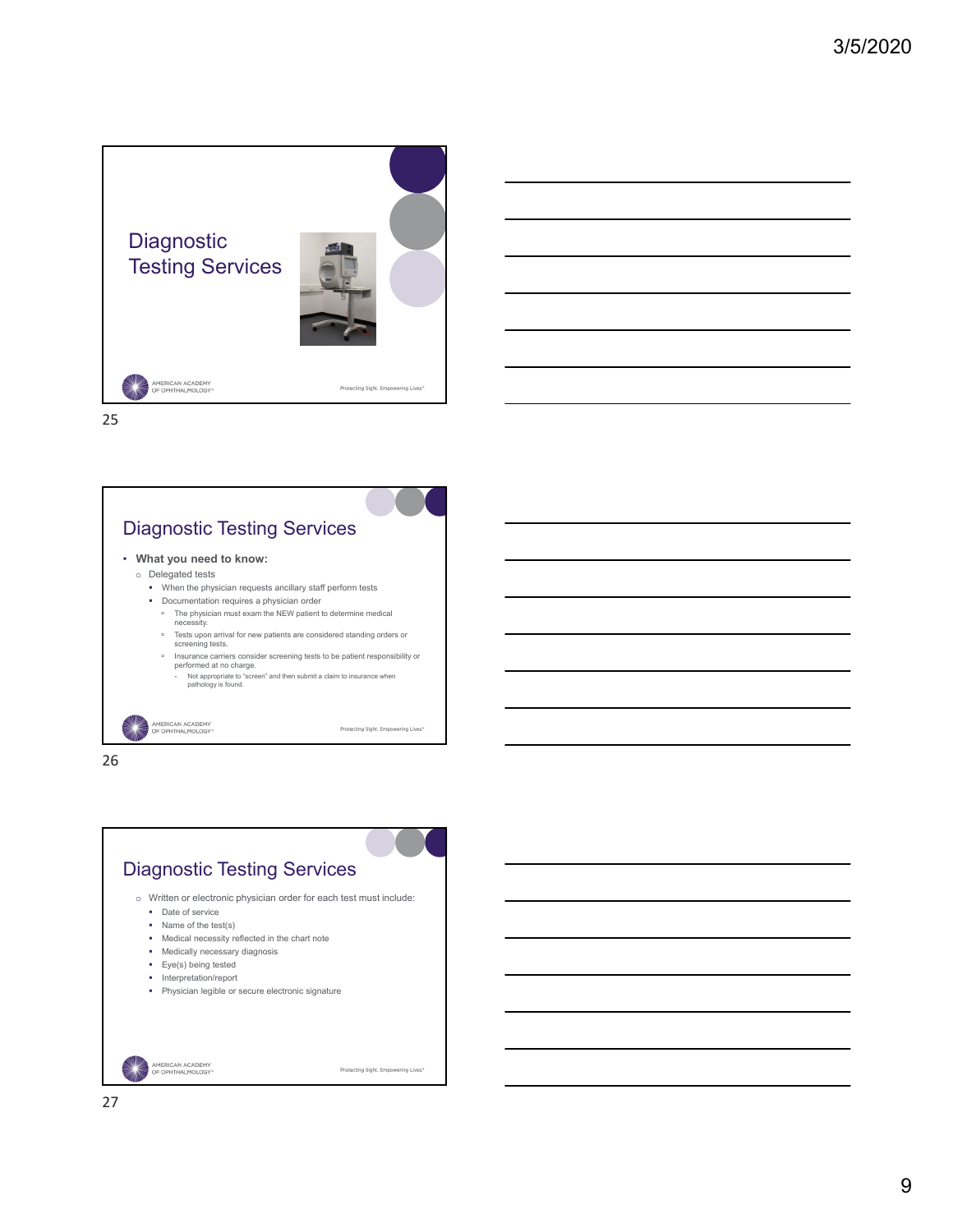





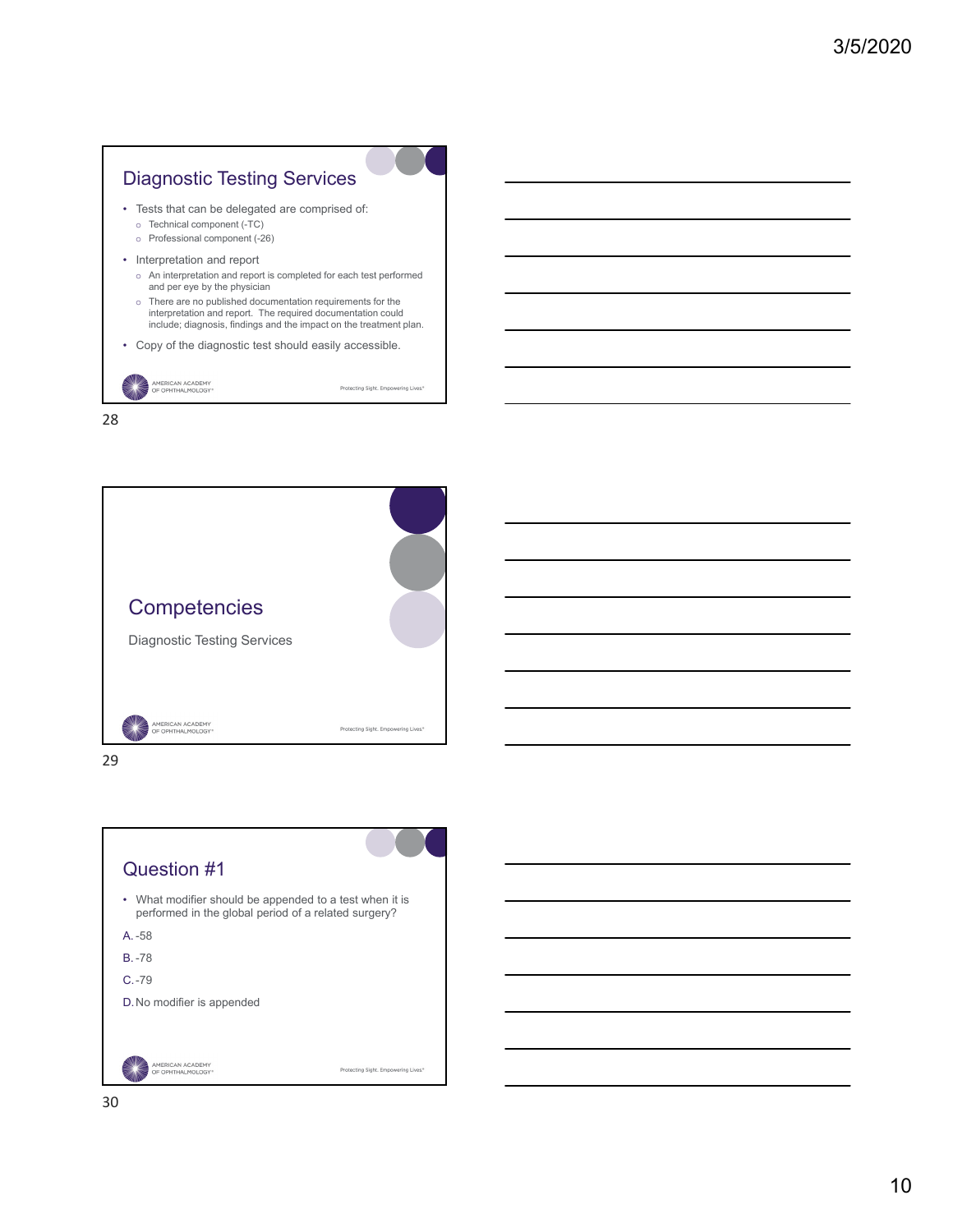## Question #2

- A new patient presents with complaints of:
	- o Decreased vision, OU and having trouble reading the newspaper each day.
	- o Glasses are not helping.
	- o Noticed for several months.
	- o Referring physician states bilateral nuclear sclerotic cataracts. Complete ROS and PFSH is documented.
- Technician performs IOL Master on the patient to have ready for physician.
- Physician performs 12 exam elements plus mood and affect. Determines cataract surgery is appropriate OD>OS. The patient meets with surgical coordinator to schedule.

Protecting Sight. Empowering Lives.<sup>\*</sup>

AMERICAN ACADEMY<br>OF OPHTHALMOLOGY\*





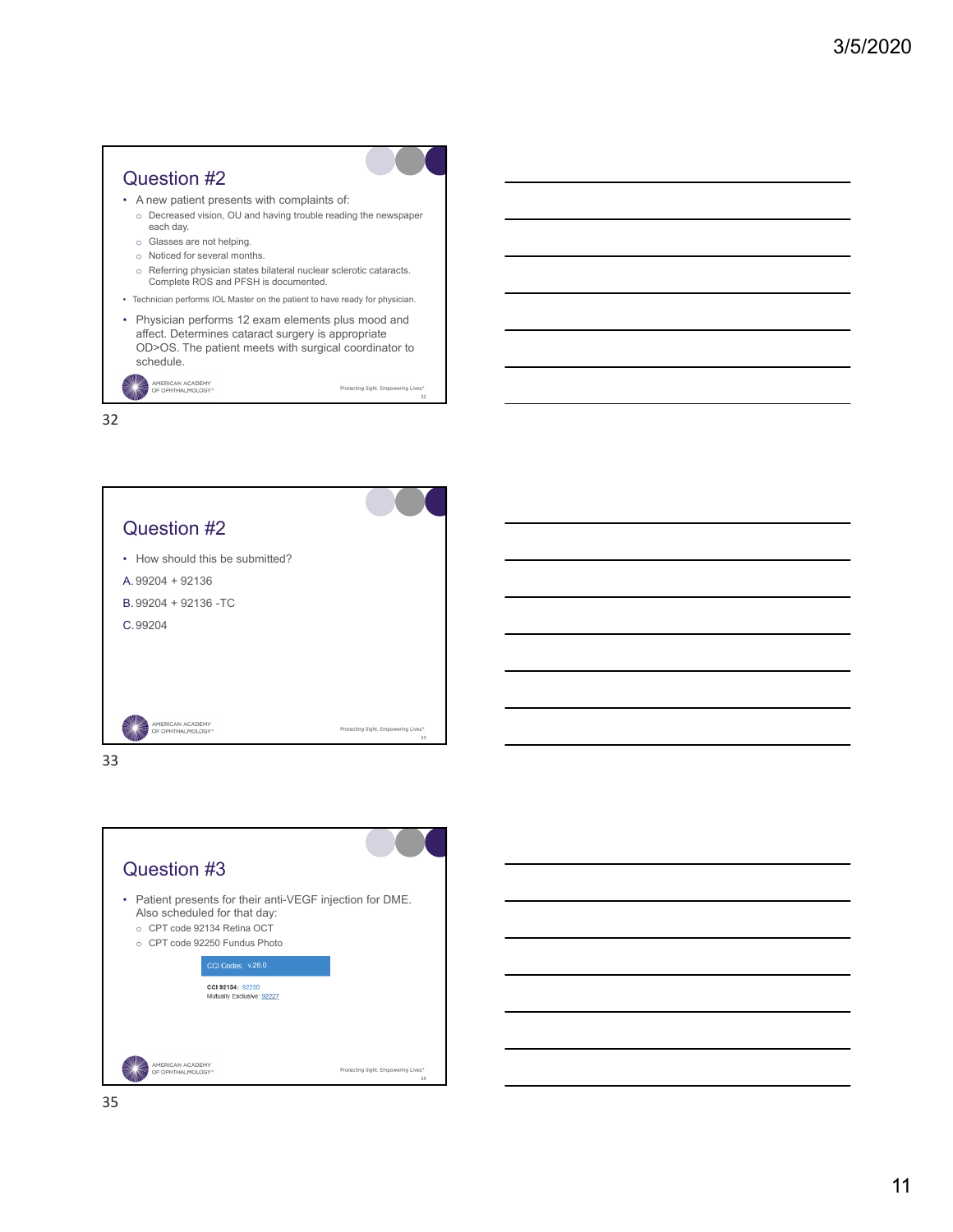



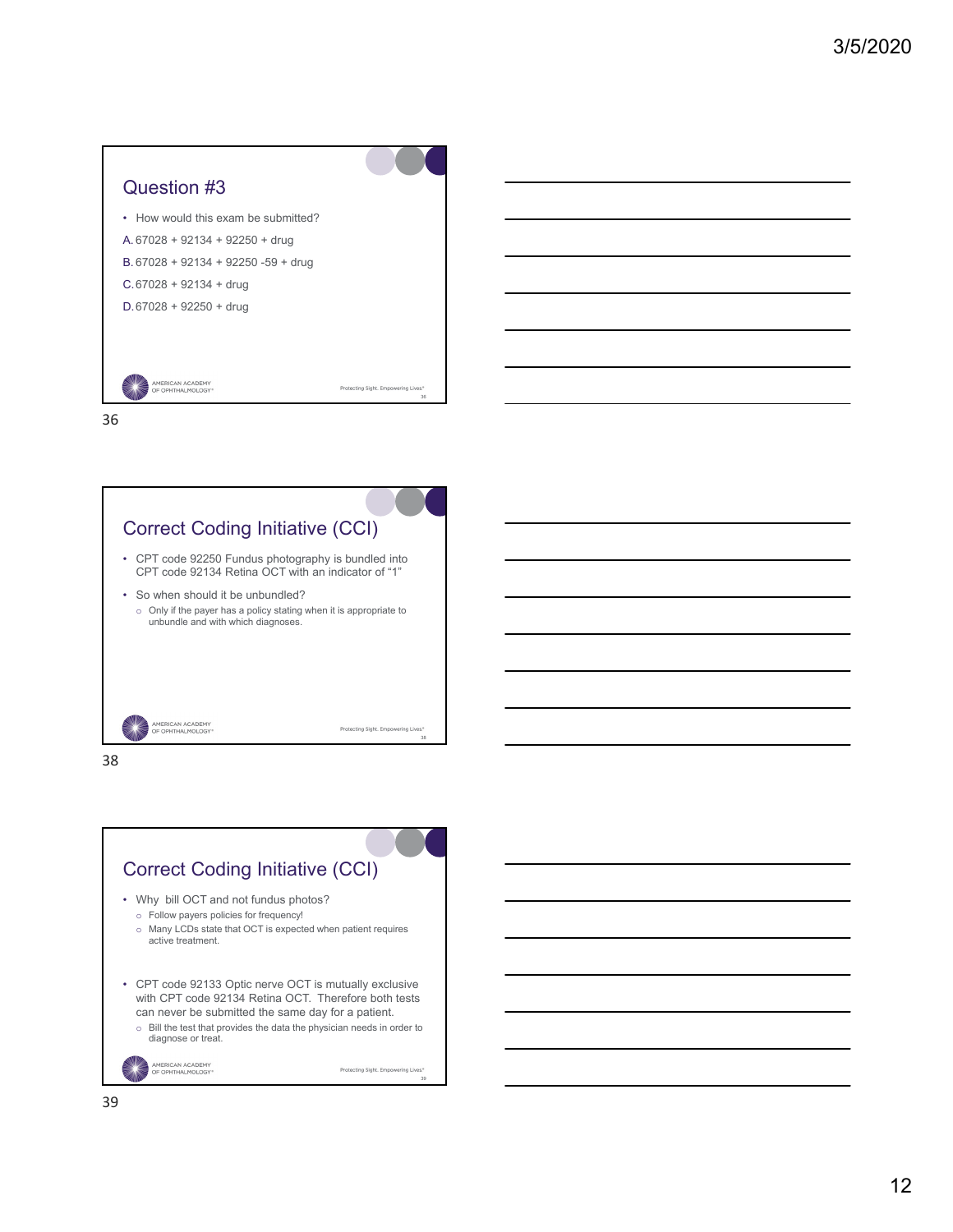



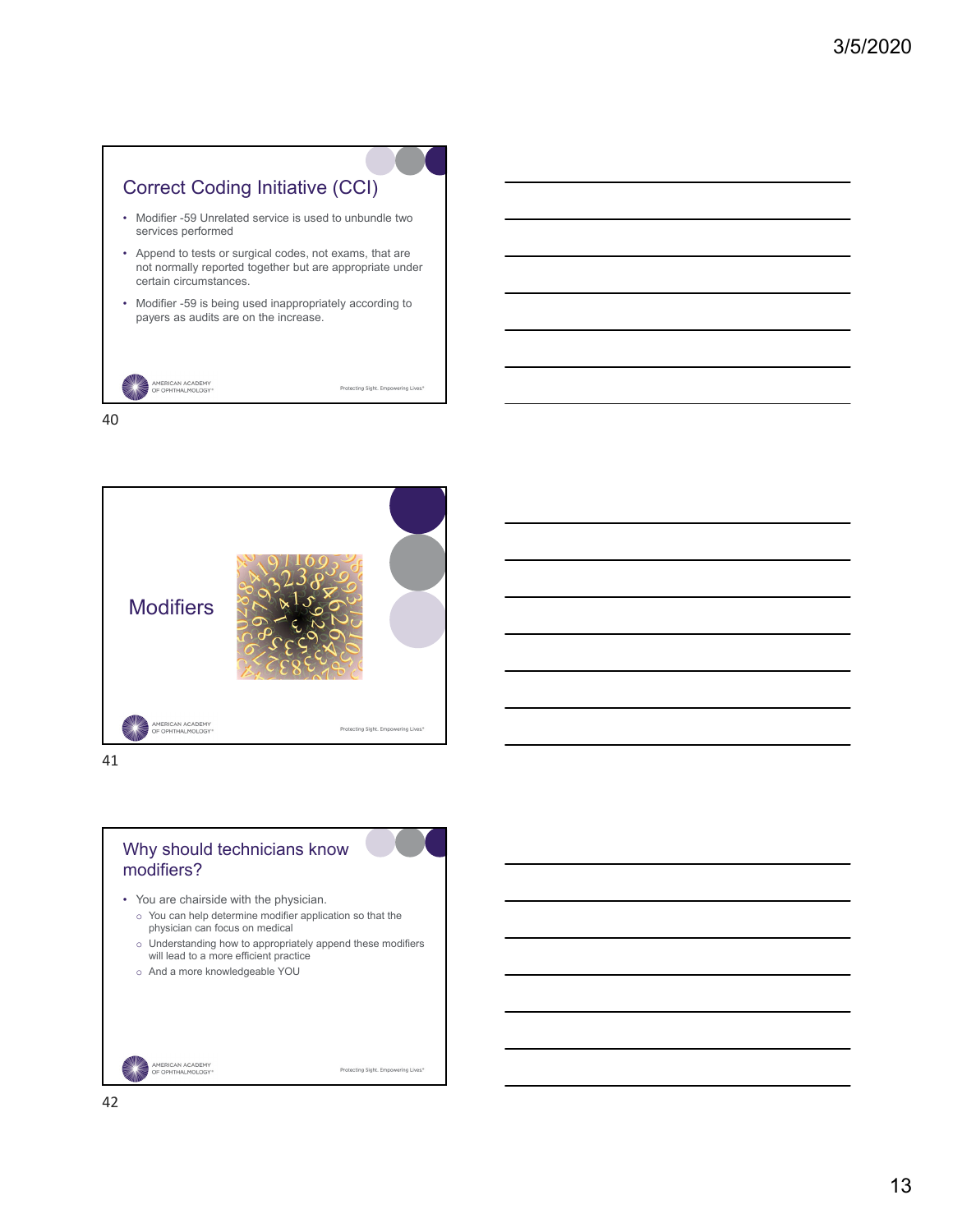





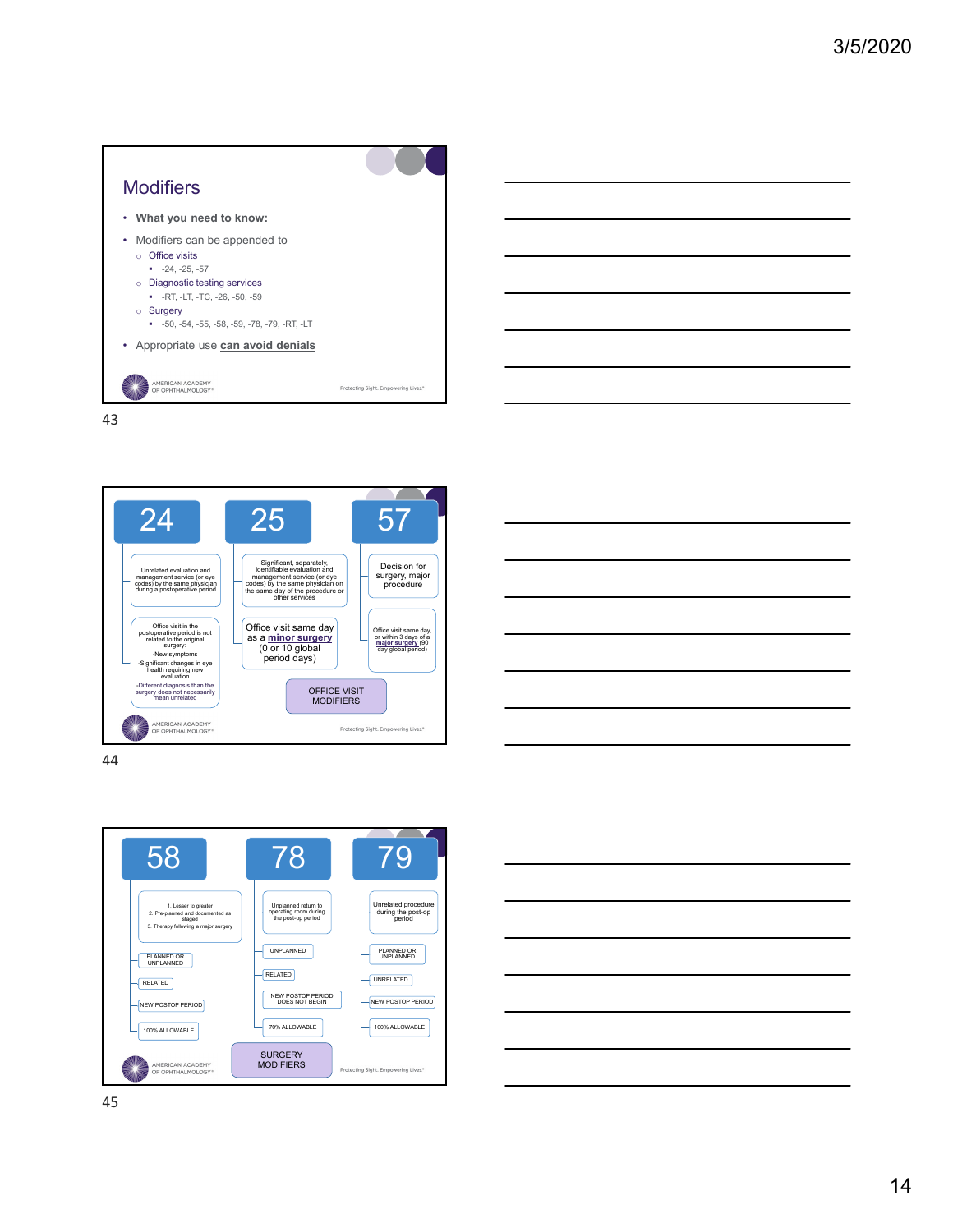



### Question #1

- Patient presents for DME follow-up OD.
- Physician performs examination and confirms the need for an intravitreal injection today.

Protecting Sight. Empowering Lives."

AMERICAN ACADEMY<br>OF OPHTHALMOLOGY\*



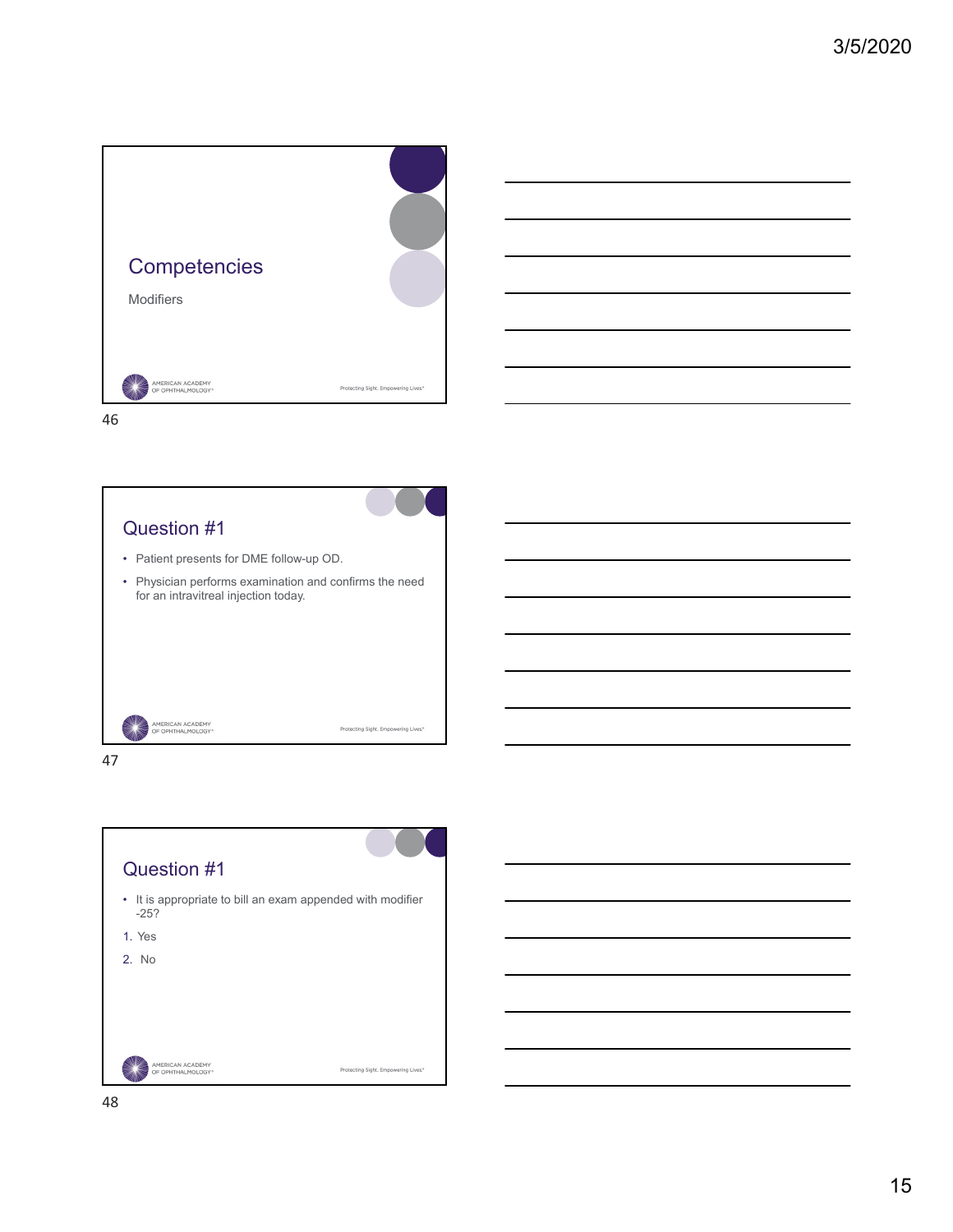



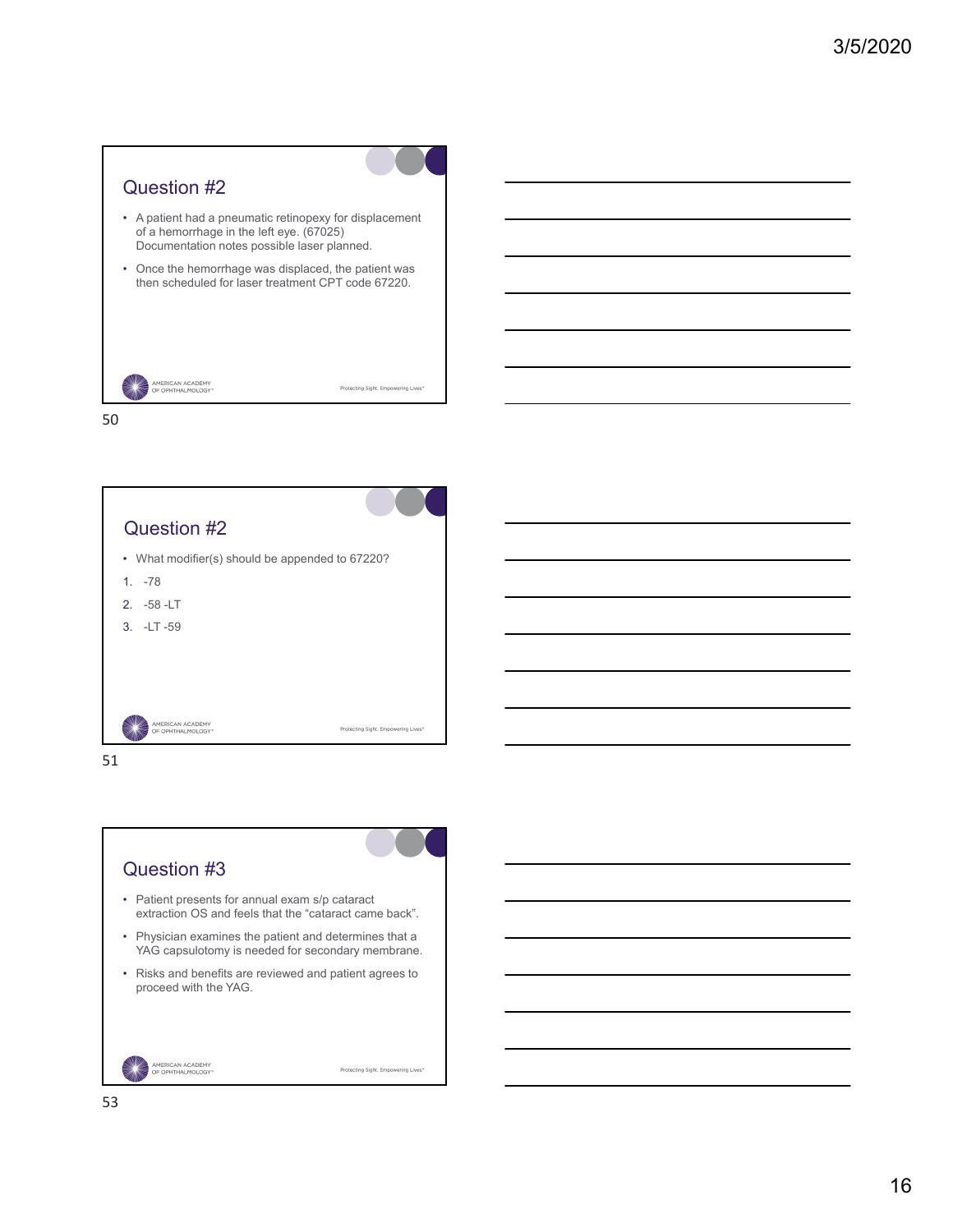





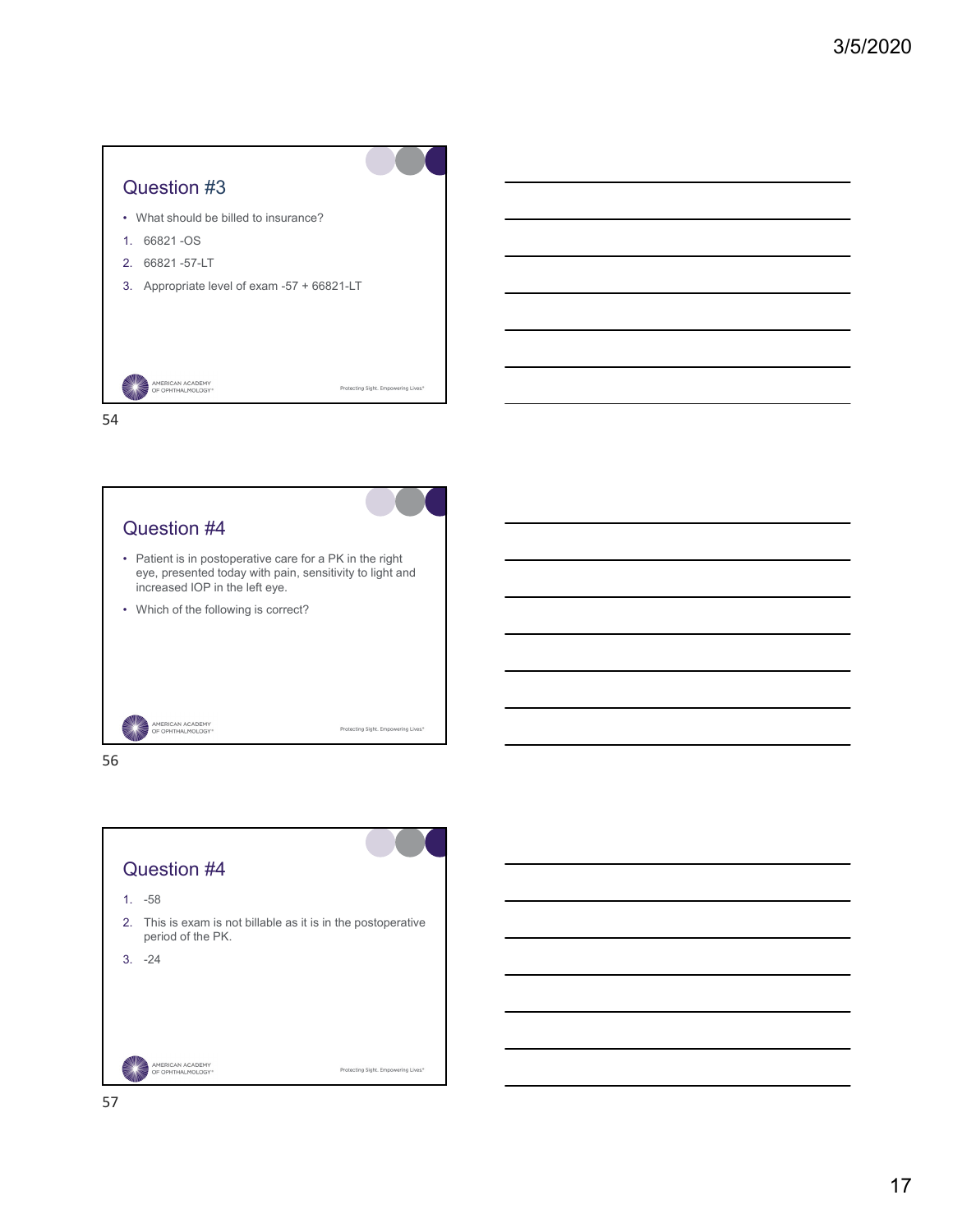





• Local Medicare Administrative Contractor (MAC) o Local Coverage Determination (LCD)

- Draft
- Active
- o Local Coverage Articles
- CMS National Coverage Determination (NCD)

Protecting Sight. Empowering Lives.<sup>\*</sup>

• Your Resource for MAC LCDs -

aao.org/lcds

AMERICAN ACADEMY<br>OF OPHTHALMOLOGY\*



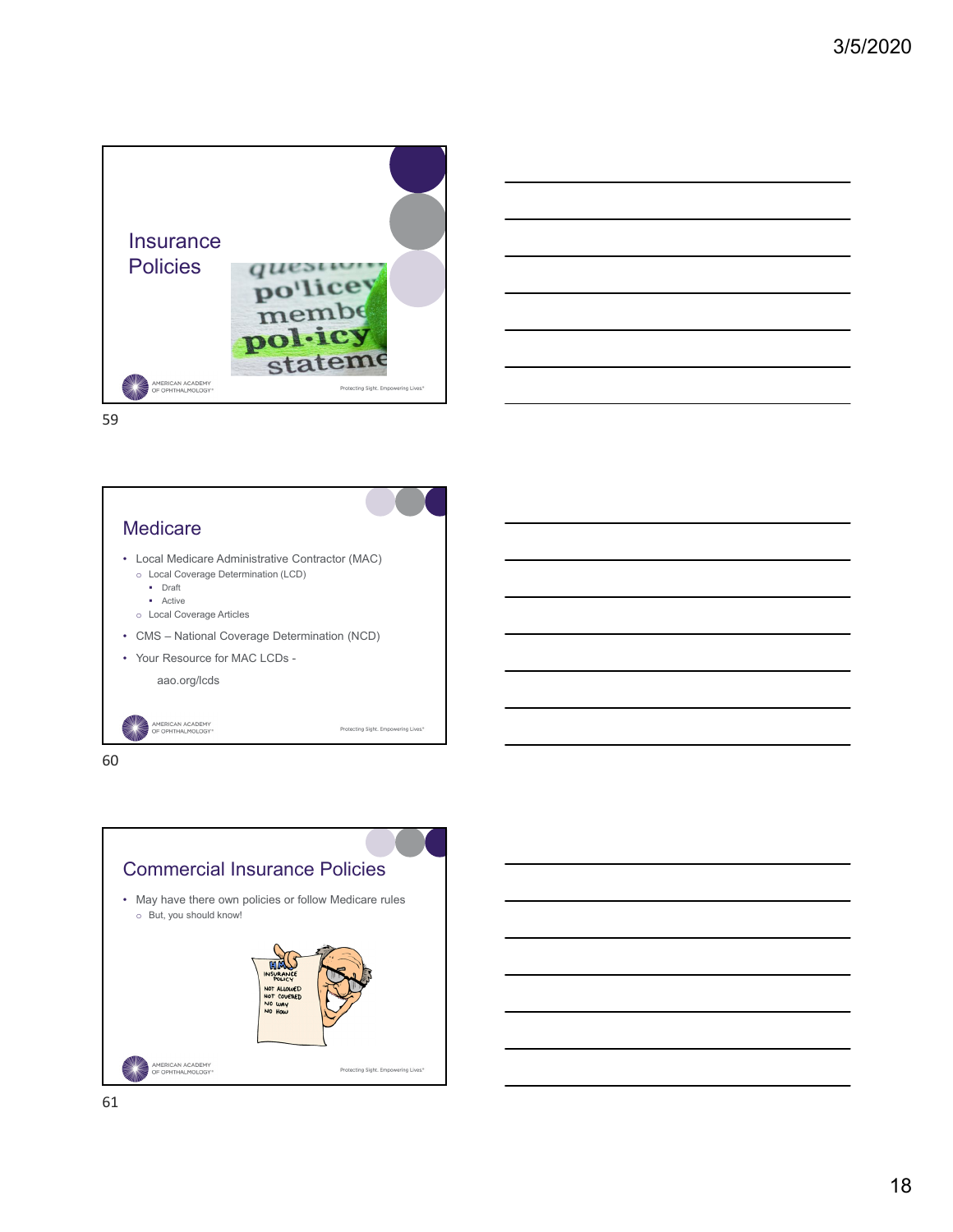







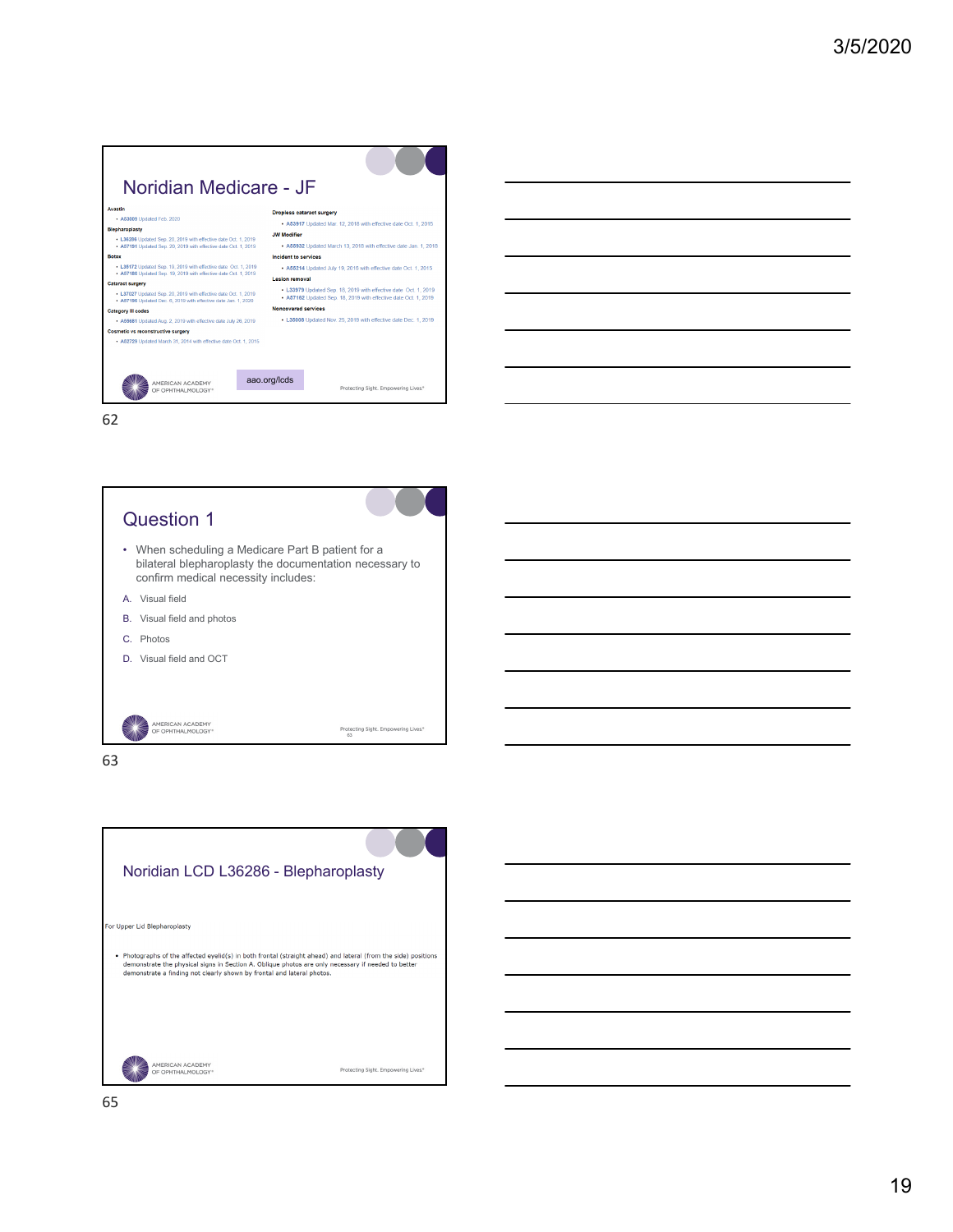







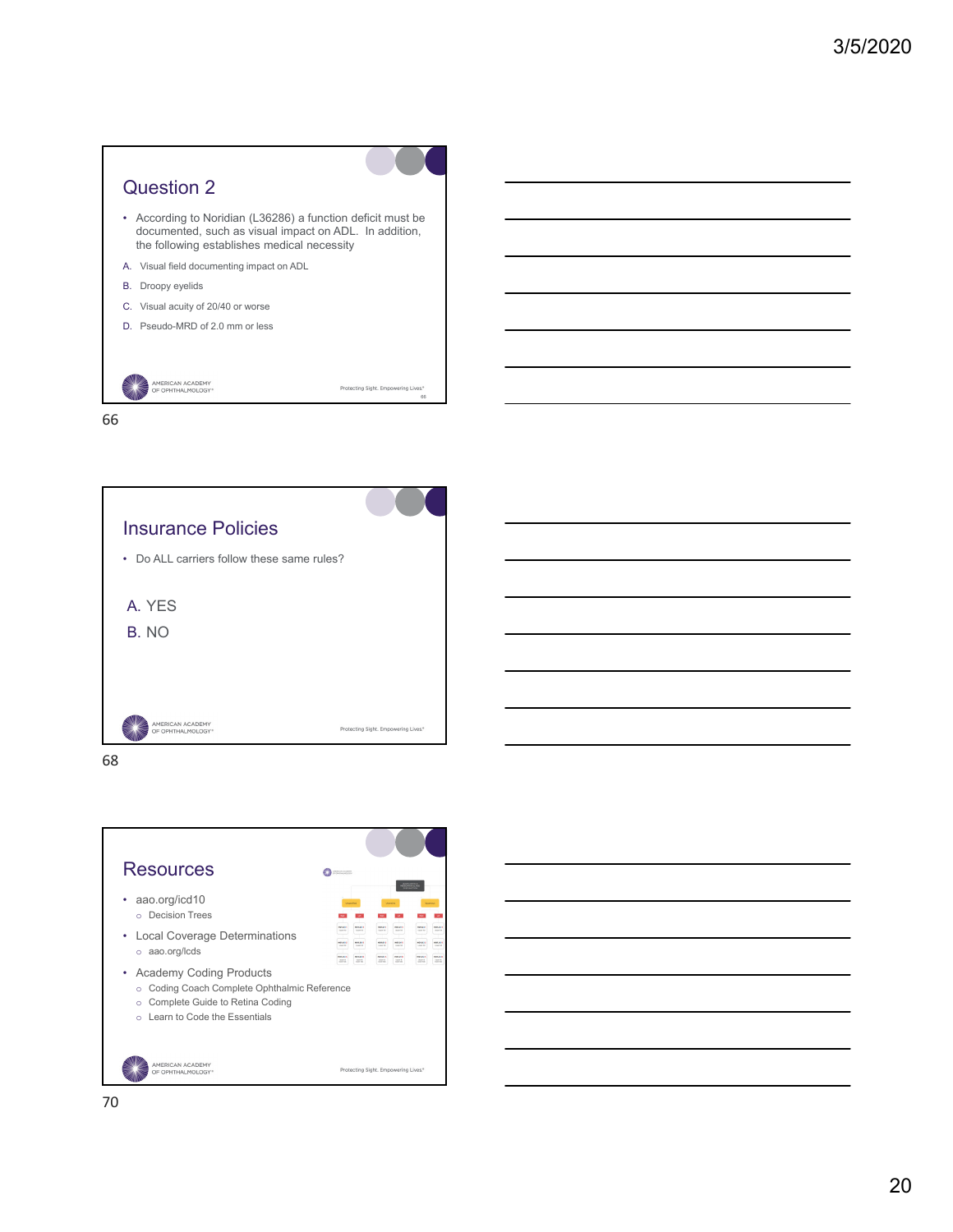